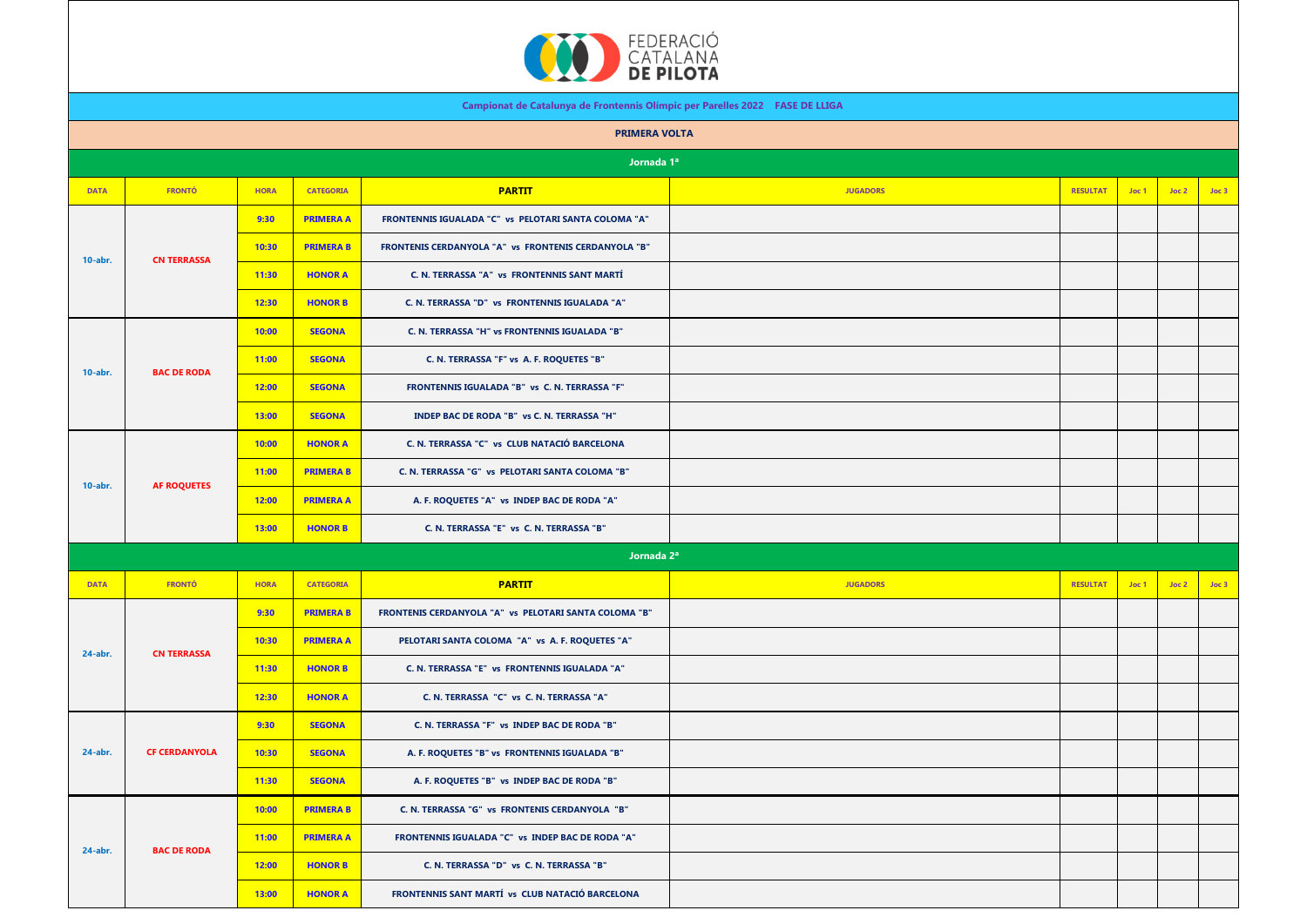| Jornada 3ª  |                      |             |                  |                                                       |                 |                 |       |       |       |  |
|-------------|----------------------|-------------|------------------|-------------------------------------------------------|-----------------|-----------------|-------|-------|-------|--|
| <b>DATA</b> | <b>FRONTÓ</b>        | <b>HORA</b> | <b>CATEGORIA</b> | <b>PARTIT</b>                                         | <b>JUGADORS</b> | <b>RESULTAT</b> | Joc 1 | Joc 2 | Joc 3 |  |
|             | <b>CF IGUALADA</b>   | 16:00       | <b>PRIMERA A</b> | PELOTARI SANTA COLOMA "A" vs INDEP BAC DE RODA "A"    |                 |                 |       |       |       |  |
|             |                      | 17:00       | <b>PRIMERA B</b> | PELOTARI SANTA COLOMA "B" vs FRONTENIS CERDANYOLA "B" |                 |                 |       |       |       |  |
| 7-may.      |                      | 17:00       | <b>HONOR A</b>   | C. N. TERRASSA "A" vs CLUB NATACIÓ BARCELONA          |                 |                 |       |       |       |  |
|             |                      | 18:00       | <b>HONOR B</b>   | FRONTENNIS IGUALADA "A" vs C. N. TERRASSA "B"         |                 |                 |       |       |       |  |
|             | <b>BAC DE RODA</b>   | 10:00       | <b>PRIMERA A</b> | A. F. ROQUETES "A" vs FRONTENNIS IGUALADA "C"         |                 |                 |       |       |       |  |
| 8-may.      |                      | 11:00       | <b>PRIMERA B</b> | FRONTENIS CERDANYOLA "A" vs C. N. TERRASSA "G"        |                 |                 |       |       |       |  |
|             |                      | 12:00       | <b>HONOR A</b>   | C. N. TERRASSA "C" vs FRONTENNIS SANT MARTÍ           |                 |                 |       |       |       |  |
|             |                      | 13:00       | <b>HONOR B</b>   | C. N. TERRASSA "E" vs C. N. TERRASSA "D"              |                 |                 |       |       |       |  |
|             |                      | 10:00       | <b>SEGONA</b>    | C. N. TERRASA "H" vs C. N. TERRASSA "F"               |                 |                 |       |       |       |  |
| 8-may.      | <b>AF ROQUETES</b>   | 11:00       | <b>SEGONA</b>    | A. F. ROQUETES "B" vs C.N. TERRASSA "H"               |                 |                 |       |       |       |  |
|             |                      | 12:00       | <b>SEGONA</b>    | FRONTENNIS IGUALADA "B" vs INDEP BAC DE RODA "B"      |                 |                 |       |       |       |  |
|             |                      |             |                  | <b>SEGONA VOLTA</b>                                   |                 |                 |       |       |       |  |
|             |                      |             |                  | Jornada 4ª                                            |                 |                 |       |       |       |  |
| <b>DATA</b> | <b>FRONTÓ</b>        | <b>HORA</b> | <b>CATEGORIA</b> | <b>PARTIT</b>                                         | <b>JUGADORS</b> | <b>RESULTAT</b> | Joc 1 | Joc 2 | Joc 3 |  |
|             |                      |             |                  |                                                       |                 |                 |       |       |       |  |
|             |                      | 9:30        | <b>SEGONA</b>    | FRONTENNIS IGUALADA "B" vs C. N. TERRASSA "H"         |                 |                 |       |       |       |  |
|             |                      | 10:30       | <b>SEGONA</b>    | A. F. ROQUETES "B" vs C. N, TERRASSA "F"              |                 |                 |       |       |       |  |
| 15-may.     | <b>CF CERDANYOLA</b> | 11:30       | <b>SEGONA</b>    | C. N. TERRASSA "F" vs FRONTENNIS IGUALADA "B"         |                 |                 |       |       |       |  |
|             |                      | 12:30       | <b>SEGONA</b>    | C. N. TERRASSA "H" vs INDEP BAC DE RODA "B"           |                 |                 |       |       |       |  |
|             |                      | 10:00       | <b>PRIMERA B</b> | PELOTARI SANTA COLOMA "B" vs C. N. TERRASSA "G"       |                 |                 |       |       |       |  |
|             |                      | 11:00       | <b>PRIMERA A</b> | PELOTARI SANTA COLOMA "A" vs FRONTENNIS IGUALADA "C"  |                 |                 |       |       |       |  |
| 15-may.     | <b>BAC DE RODA</b>   | 12:00       | <b>HONOR B</b>   | FRONTENNIS IGUALADA "A" vs C. N. TERRASSA "D"         |                 |                 |       |       |       |  |
|             |                      | 13:00       | <b>HONOR A</b>   | FRONTENNIS SANT MARTÍ vs C. N. TERRASSA "A"           |                 |                 |       |       |       |  |
|             |                      | 9:30        | <b>PRIMERA B</b> | FRONTENIS CERDANYOLA "B" vs FRONTENIS CERDANYOLA "A"  |                 |                 |       |       |       |  |
|             | <b>CN TERRASSA</b>   | 10:30       | <b>PRIMERA A</b> | INDEP BAC DE RODA "A" vs A. F. ROQUETES "A"           |                 |                 |       |       |       |  |
| 15-may.     |                      | 11:30       | <b>HONOR B</b>   | C. N. TERRASSA "B" vs C. N. TERRASSA "E"              |                 |                 |       |       |       |  |
|             |                      | 12:30       | <b>HONOR A</b>   | CLUB NATACIÓ BARCELONA vs C. N. TERRASSA "C"          |                 |                 |       |       |       |  |
|             |                      |             |                  | Jornada 5 <sup>a</sup>                                |                 |                 |       |       |       |  |
| <b>DATA</b> | <b>FRONTÓ</b>        | <b>HORA</b> | <b>CATEGORIA</b> | <b>PARTIT</b>                                         | <b>JUGADORS</b> | <b>RESULTAT</b> | Joc 1 | Joc 2 | Joc 3 |  |
|             |                      | 16:00       | <b>PRIMERA A</b> | PELOTARI SANTA COLOMA "B" vs FRONTENIS CERDANYOLA "A" |                 |                 |       |       |       |  |